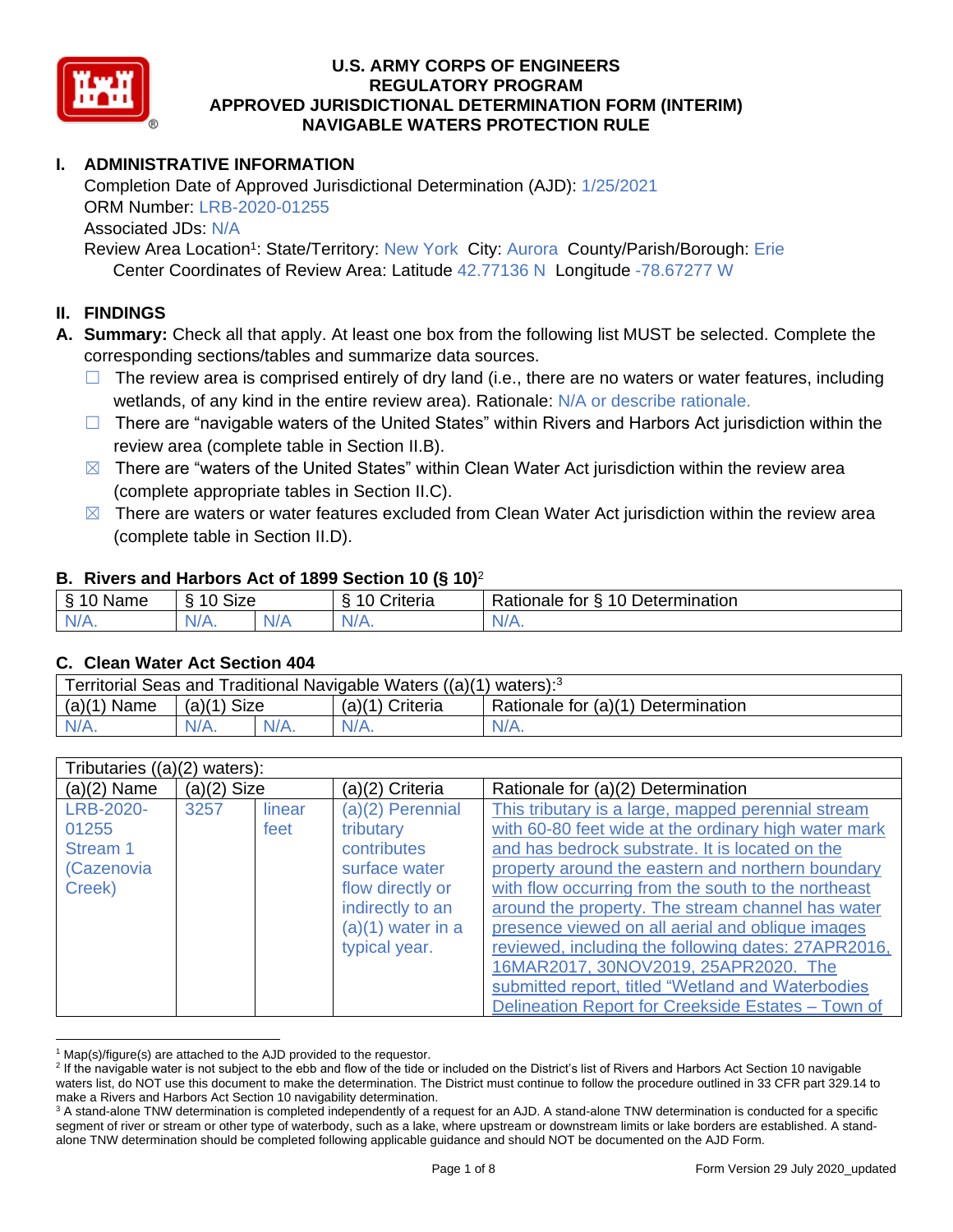

| Tributaries $((a)(2)$ waters):                                                                  |               |                |                                                                                                                                                    |                                                                                                                                                                                                                                                                                                                                                                                                                                                                                                                                                                                                                                                                                                                                                                                                                                                                                                                                                                                                                                                                                                                                                                                                                                                                                                                                                                                                                                                                                                                                                                                                                                                                                                                                              |
|-------------------------------------------------------------------------------------------------|---------------|----------------|----------------------------------------------------------------------------------------------------------------------------------------------------|----------------------------------------------------------------------------------------------------------------------------------------------------------------------------------------------------------------------------------------------------------------------------------------------------------------------------------------------------------------------------------------------------------------------------------------------------------------------------------------------------------------------------------------------------------------------------------------------------------------------------------------------------------------------------------------------------------------------------------------------------------------------------------------------------------------------------------------------------------------------------------------------------------------------------------------------------------------------------------------------------------------------------------------------------------------------------------------------------------------------------------------------------------------------------------------------------------------------------------------------------------------------------------------------------------------------------------------------------------------------------------------------------------------------------------------------------------------------------------------------------------------------------------------------------------------------------------------------------------------------------------------------------------------------------------------------------------------------------------------------|
| $(a)(2)$ Name                                                                                   | $(a)(2)$ Size |                | (a)(2) Criteria                                                                                                                                    | Rationale for (a)(2) Determination                                                                                                                                                                                                                                                                                                                                                                                                                                                                                                                                                                                                                                                                                                                                                                                                                                                                                                                                                                                                                                                                                                                                                                                                                                                                                                                                                                                                                                                                                                                                                                                                                                                                                                           |
|                                                                                                 |               |                |                                                                                                                                                    | Aurora, Erie County, New York," dated September<br>10, 2020, reported the flow regime as perennial.<br>Flow was occurring at the time of the USACE site<br>visit on 23SEP2020. The USGS maps has<br>Cazenovia Creek mapped and labeled. The USFWS<br>NWI map has Cazenovia Creek marked with a wide<br>blue line and labeled as R2UBH - [R] Riverine [2]<br>Lower Perennial [UB] Unconsolidated Bottom [H]<br>permanently flooded, which supports the<br>determination of perennial flow. In-office resources,<br>including aerial imagery, USGS topographical maps,<br><b>USFWS National Wetlands Inventory maps, and the</b><br>APT report (see section III.B) for these resources<br>support the flow regime of intermittent. Therefore, it<br>has been determined that this resource meets the<br>definition of an $(a)(2)$ water                                                                                                                                                                                                                                                                                                                                                                                                                                                                                                                                                                                                                                                                                                                                                                                                                                                                                                        |
| LRB-2020-<br>01255<br><b>Stream 2</b><br>(Unnamed<br><b>Tributary to</b><br>Cazenovia<br>Creek) | 1649          | linear<br>feet | $(a)(2)$ Intermittent<br>tributary<br>contributes<br>surface water<br>flow directly or<br>indirectly to an<br>$(a)(1)$ water in a<br>typical year. | This tributary has a channel of 2-3 feet wide at<br>ordinary high water mark width and has a bedrock<br>substrate. It originates in the center of the property,<br>flowing to the north, and then the channel curves to<br>the northeast where it contributes flow intermittently<br>to Cazenovia Creek. The stream channel has water<br>presence viewed on several aerial and oblique<br>images; dates 27APR2016, 16MAR2017,<br>30NOV2019, 25APR2020. The submitted report,<br>titled "Wetland and Waterbodies Delineation Report<br>for Creekside Estates - Town of Aurora, Erie<br>County, New York," dated September 10, 2020,<br>reported the flow regime as intermittent. Flow was<br>occurring originating at wetland 6 at the time of the<br>USACE site visit on 23SEP2020. The channel<br>extends further to the south on the site abutting<br>wetland 5 and wetland 8, but no water was found<br>flowing through this area during the 23SEP2020 site<br>visit. A channel with gravel substrate was present<br>with bed and banks from wetland 8 to wetland 5 but<br>then widened and flattened through wetland 5 and<br>was re-established within wetland 6. A channel<br>being smaller and flatter with no banks within<br>wetland 5 is a direct result of the historical pond that<br>existed where wetland 5 is, which was drained in<br>2018. Aerials dated 2018 and prior showed a pond<br>at this location showing a channel into the pond<br>(wetland 5) and water outflowing the pond at the<br>location of Wetland 6. During the site visit, Stream<br>2 was exhibiting flow though only originating at the<br>starting location of Wetland 6. The channel of stream<br>2 to the south of wetland 6 was not flowing which |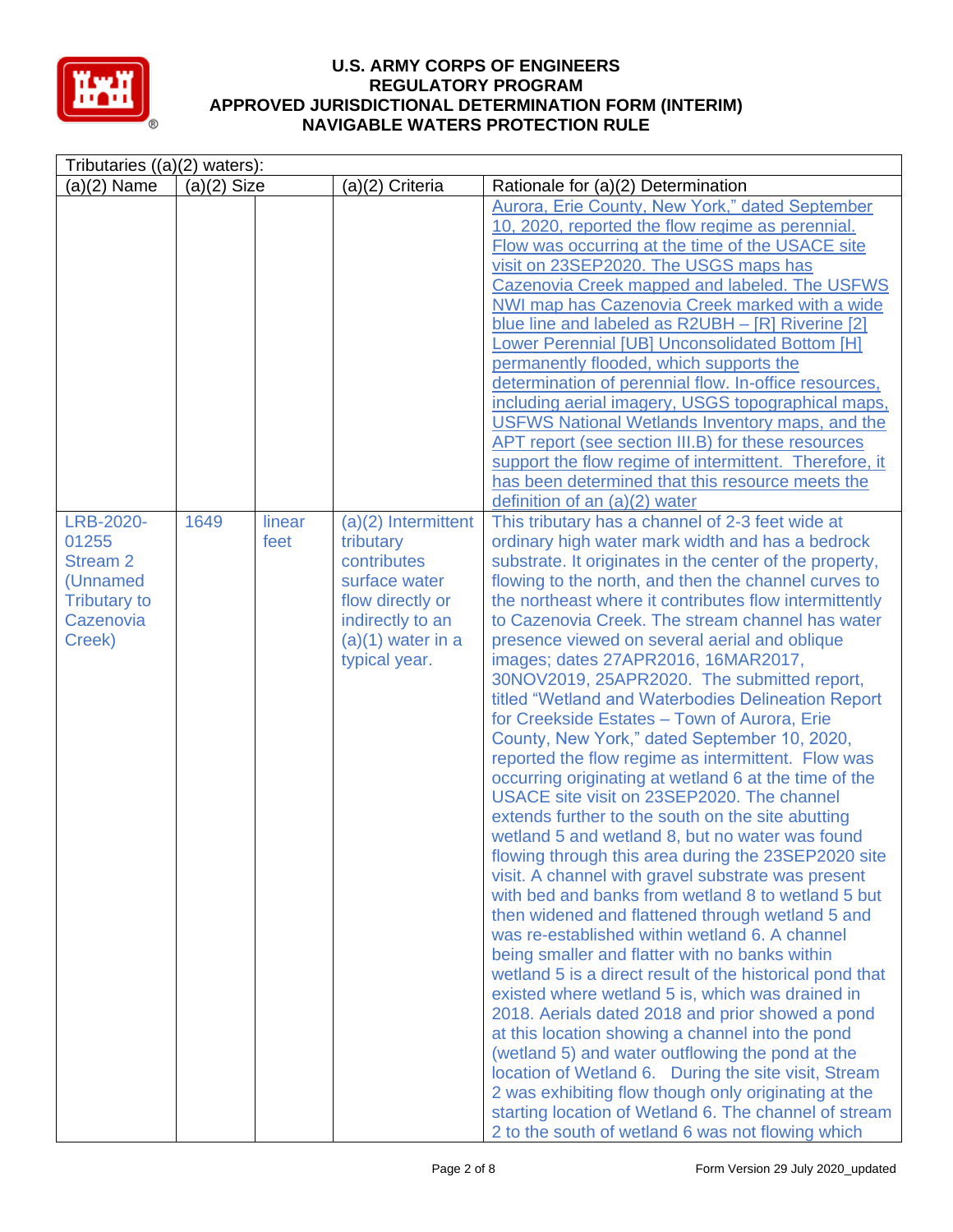

| Tributaries ((a)(2) waters): |               |                 |                                                                                                                                                                                                                                                                                                                                                                                                                                                                                                                                                                                                                                                                                                                                                                                                                                                                                                                                                                                                                                                                                                                                                                                                                                                                         |
|------------------------------|---------------|-----------------|-------------------------------------------------------------------------------------------------------------------------------------------------------------------------------------------------------------------------------------------------------------------------------------------------------------------------------------------------------------------------------------------------------------------------------------------------------------------------------------------------------------------------------------------------------------------------------------------------------------------------------------------------------------------------------------------------------------------------------------------------------------------------------------------------------------------------------------------------------------------------------------------------------------------------------------------------------------------------------------------------------------------------------------------------------------------------------------------------------------------------------------------------------------------------------------------------------------------------------------------------------------------------|
| (a)(2) Name                  | $(a)(2)$ Size | (a)(2) Criteria | Rationale for (a)(2) Determination                                                                                                                                                                                                                                                                                                                                                                                                                                                                                                                                                                                                                                                                                                                                                                                                                                                                                                                                                                                                                                                                                                                                                                                                                                      |
|                              |               |                 | was due to the period of mild drought and the drier<br>conditions reported by the APT report. The APT<br>report of the most recent dates (after the pond had<br>been drained) supports the observations that surface<br>flow (hydrological connection) would occur at least<br>once in a typical year for wetland 5, 6, and 8 due to<br>their abutting nature within Stream 2. Aerial imagery<br>indicates a break in vegetation where the stream<br>channel exists up to wetland 5. Based on a review of<br>the resources, the site visits by the Corps and<br>consultant, and the APT report, Stream 2 to the<br>south of wetland 6 has intermittent flow.<br>Contours shown on USGS maps and the Erie<br>County, NY parcel viewer indicate that topography<br>could create drainage with the contours peaking in<br>the area where Stream 2 flows from the location of<br>wetland 6 to Cazenovia creek. In-office resources,<br>including aerial imagery, USGS topographical maps,<br>USFWS National Wetlands Inventory maps, and the<br>APT report (see section III.B) for these resources<br>support the flow regime of intermittent throughout<br>the channel. Therefore, it has been determined that<br>this resource meets the definition of an $(a)(2)$ water. |

| Lakes and ponds, and impoundments of jurisdictional waters $((a)(3)$ waters): |               |         |                   |                                    |  |
|-------------------------------------------------------------------------------|---------------|---------|-------------------|------------------------------------|--|
| $(a)(3)$ Name                                                                 | $(a)(3)$ Size |         | $(a)(3)$ Criteria | Rationale for (a)(3) Determination |  |
| N/A.                                                                          | $N/A$ .       | $N/A$ . | $N/A$ .           | $N/A$ .                            |  |

| Adjacent wetlands $((a)(4)$ waters): |               |                  |                                                                                               |                                                                                                                                                                                                                                                                                                                                                                                                                                                                                                                                                                                                                                                                                                                                                                                                                                                                                            |
|--------------------------------------|---------------|------------------|-----------------------------------------------------------------------------------------------|--------------------------------------------------------------------------------------------------------------------------------------------------------------------------------------------------------------------------------------------------------------------------------------------------------------------------------------------------------------------------------------------------------------------------------------------------------------------------------------------------------------------------------------------------------------------------------------------------------------------------------------------------------------------------------------------------------------------------------------------------------------------------------------------------------------------------------------------------------------------------------------------|
| $(a)(4)$ Name                        | $(a)(4)$ Size |                  | (a)(4) Criteria                                                                               | Rationale for (a)(4) Determination                                                                                                                                                                                                                                                                                                                                                                                                                                                                                                                                                                                                                                                                                                                                                                                                                                                         |
| 2020-01255<br>Wetland 2              | 0.41          | $\text{acre}(s)$ | (a)(4) Wetland<br>separated from<br>an $(a)(1)-(a)(3)$<br>water only by a<br>natural feature. | Wetland 2 meets the definition of a wetland and is<br>reported as a hardwood swamp riparian wetland by<br>"Wetland and Waterbodies Delineation Report for<br>Creekside Estates - Town of Aurora, Erie County,<br>New York," dated September 10, 2020. Wetland 2 is<br>located on the southeast side and exists parallel to<br>Wetland 3 and Cazenovia Creek, an (a)(2) water<br>(see above (a)(2) table rationale) and is only<br>separated by a natural barrier. The water resources<br>report states that Wetland 2 has connectivity,<br>contributing flow once in a typical year with<br>Cazenovia Creek. Aerial and oblique imagery dated<br>27APR2016, 16MAR2017, 30NOV2019,<br>25APR2020 show Wetland 2 to be physically parallel<br>to Cazenovia Creek and separated by a natural<br>barrier. The APT data supports the location of<br>wetlands 2 and 3 as verified during the site |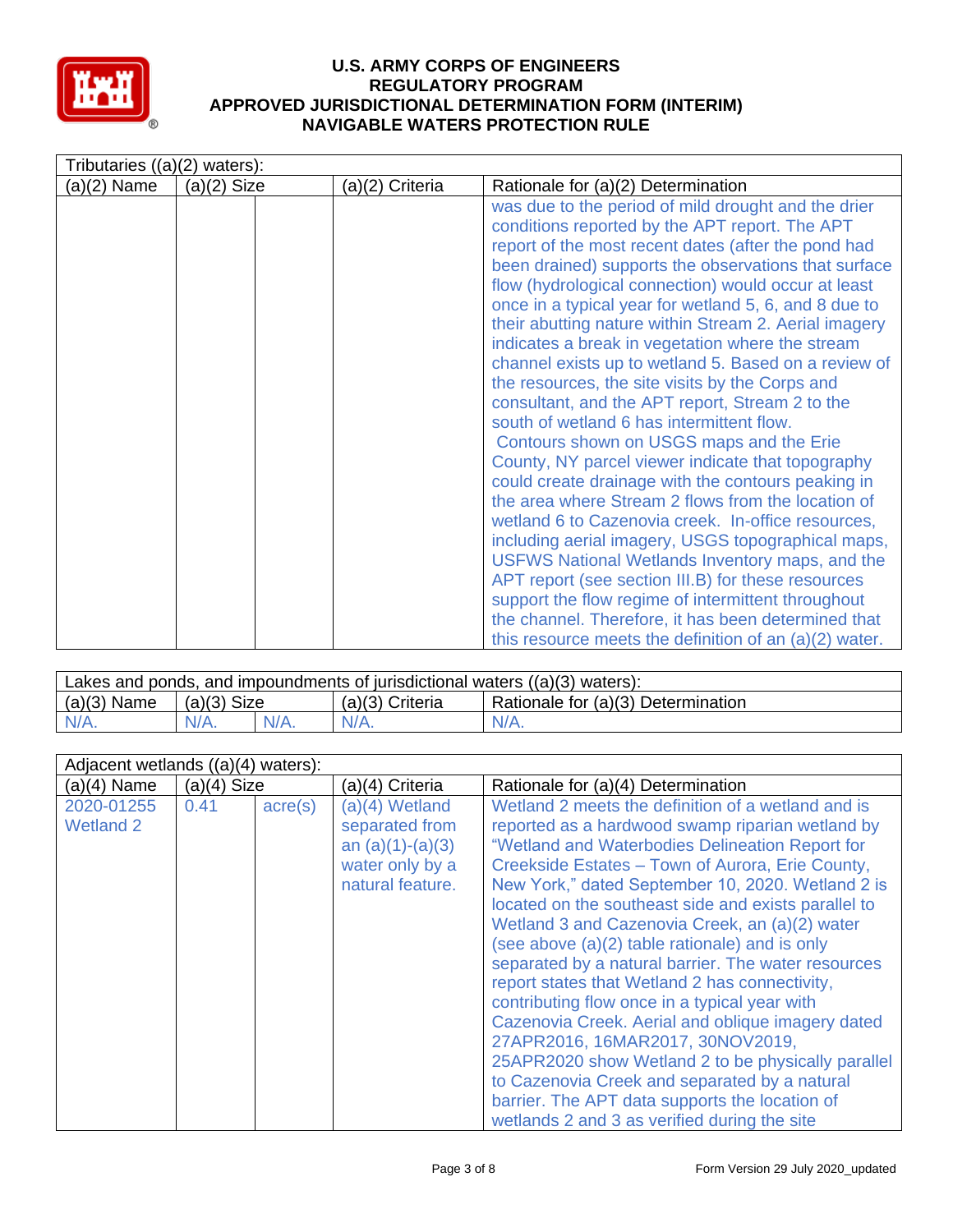

| Adjacent wetlands ((a)(4) waters):     |               |                  |                                                            |                                                                                                                                                                                                                                                                                                                                                                                                                                                                                                                                                                                                                                                                                                                                                                                                                                                                                                                                                                                                                                                        |
|----------------------------------------|---------------|------------------|------------------------------------------------------------|--------------------------------------------------------------------------------------------------------------------------------------------------------------------------------------------------------------------------------------------------------------------------------------------------------------------------------------------------------------------------------------------------------------------------------------------------------------------------------------------------------------------------------------------------------------------------------------------------------------------------------------------------------------------------------------------------------------------------------------------------------------------------------------------------------------------------------------------------------------------------------------------------------------------------------------------------------------------------------------------------------------------------------------------------------|
| $(a)(4)$ Name                          | $(a)(4)$ Size |                  | (a)(4) Criteria                                            | Rationale for (a)(4) Determination                                                                                                                                                                                                                                                                                                                                                                                                                                                                                                                                                                                                                                                                                                                                                                                                                                                                                                                                                                                                                     |
|                                        |               |                  |                                                            | inspections conducted by the consultant. Aerial<br>imagery dates were present during periods of<br>wetness and dry periods throughout the wet season<br>and supports the determination that Wetland 2 is an<br>(a)(4) adjacent wetland; see more in the III.B<br>rationale.                                                                                                                                                                                                                                                                                                                                                                                                                                                                                                                                                                                                                                                                                                                                                                            |
|                                        |               |                  |                                                            |                                                                                                                                                                                                                                                                                                                                                                                                                                                                                                                                                                                                                                                                                                                                                                                                                                                                                                                                                                                                                                                        |
| LRB-2020-<br>01255<br><b>Wetland 3</b> | 2.03          | $\text{acre}(s)$ | $(a)(4)$ Wetland<br>abuts an $(a)(1)$ -<br>$(a)(3)$ water. | Wetland 3 meets the three criteria of a wetland and it<br>meets the definition of an $(a)(4)$ abutting wetland<br>under the NWPR because it is directly abutting<br>Cazenovia Creek on the south side of the Cazenovia<br><b>Creek channel. The "Wetland and Waterbodies"</b><br>Delineation Report for Creekside Estates - Town of<br>Aurora, Erie County, New York," dated September<br>10, 2020 indicates that Wetland 3 abuts Cazenovia<br>Creek. Aerial and oblique imagery dated<br>27APR2016, 16MAR2017, 30NOV2019,<br>25APR2020 show Wetland 3 to be physically<br>connected to Cazenovia Creek (hydrology for both<br>are visible). the APT data supports the location of<br>wetlands 2 and 3 has observed during the site<br>inspections and aerial imagery were present during<br>periods of wetness and dry periods throughout the<br>wet season and supports that Cazenovia Creek and<br>the wetlands exchange waters regularly throughout<br>a typical year; see more in the III.B rationale.                                            |
| LRB-2020-<br>01255<br><b>Wetland 5</b> | 0.89          | $\text{acre}(s)$ | $(a)(4)$ Wetland<br>abuts an $(a)(1)$ -<br>$(a)(3)$ water. | Wetland 5 is in the center of the site and based on<br>in-office resources (USGS quads and aerial<br>imagery) had been a pond up until 2018; the<br>requestor indicated they drained the pond upon<br>purchasing the property. Stream 2 flows through the<br>eastern extent of wetland 5. Therefore, wetland 5<br>abuts an (a)(2) water. Aerial and oblique imagery<br>dated 27APR2016, 16MAR2017, 30NOV2019,<br>25APR2020 show Wetland 5 to be physically<br>connected to the unnamed tributary of Cazenovia<br>Creek (hydrology for both are visible). The<br>connection was verified during the 23SEP2020 site<br>visit and additional information collected from a<br>13JAN2021 site visit provided by the environmental<br>consultants confirms the connection and abutting<br>status. The APT report for these resources, also<br>support the contribution of flow and exchange of<br>flood waters within a typical year; see more in the<br>III.B rationale. Therefore, it has been determined<br>that Wetland 5 is an (a)(4) adjacent wetland. |
| LRB-2020-<br>01255<br>Wetland 6        | 0.08          | $\text{acre}(s)$ | $(a)(4)$ Wetland<br>abuts an $(a)(1)$ -<br>$(a)(3)$ water. | Wetland 6 is located in the center of the site and<br>Stream 2 (an Unnamed tributary to Cazenovia<br>Creek) flows through it. Thus, Wetland 6 abuts                                                                                                                                                                                                                                                                                                                                                                                                                                                                                                                                                                                                                                                                                                                                                                                                                                                                                                    |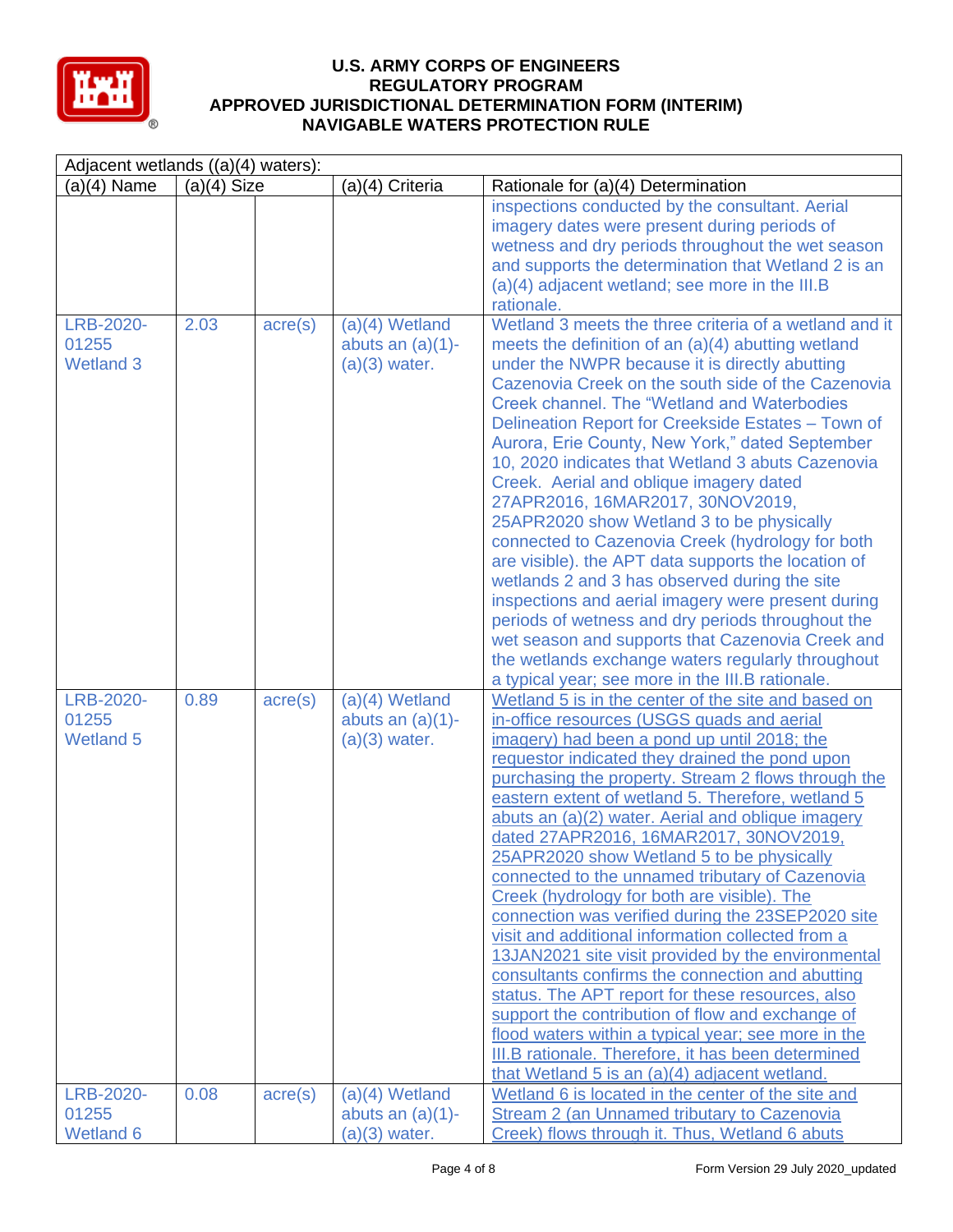

| Adjacent wetlands ((a)(4) waters):            |               |         |                                                          |                                                                                                                                                                                                                                                                                                                                                                                                                                                                                                                                                                                                                                                                                                                                                                                                                                                                                                                                                                                                                                                                                                                                                                                                                                                                                                                                                           |
|-----------------------------------------------|---------------|---------|----------------------------------------------------------|-----------------------------------------------------------------------------------------------------------------------------------------------------------------------------------------------------------------------------------------------------------------------------------------------------------------------------------------------------------------------------------------------------------------------------------------------------------------------------------------------------------------------------------------------------------------------------------------------------------------------------------------------------------------------------------------------------------------------------------------------------------------------------------------------------------------------------------------------------------------------------------------------------------------------------------------------------------------------------------------------------------------------------------------------------------------------------------------------------------------------------------------------------------------------------------------------------------------------------------------------------------------------------------------------------------------------------------------------------------|
| $(a)(4)$ Name                                 | $(a)(4)$ Size |         | (a)(4) Criteria                                          | Rationale for (a)(4) Determination                                                                                                                                                                                                                                                                                                                                                                                                                                                                                                                                                                                                                                                                                                                                                                                                                                                                                                                                                                                                                                                                                                                                                                                                                                                                                                                        |
| <b>LRB-2020-</b><br>01255<br><b>Wetland 8</b> | 0.10          | Acre(s) | (a)(4) Wetland<br>abuts an $(a)(1)$ -<br>$(a)(3)$ water. | Stream 2, contributing flow within a typical year to an<br>(a)(2) water. Aerial and oblique imagery dated<br>27APR2016, 16MAR2017, 30NOV2019,<br>25APR2020 show Wetland 6 to be physically<br>connected to the unnamed tributary of Cazenovia<br>Creek (hydrology for both are visible). The<br>connection was verified during the 23SEP2020 site<br>visit. The APT report for these resources, also<br>support the contribution of flow and exchange of<br>flood waters within a typical year; see more in the<br>III.B rationale. Therefore, it has been determined<br>that Wetland 6 is an (a)(4) adjacent wetland.<br>Wetland 8 is located at the top of Stream 2, resulting<br>in one of the direct hydrological sources for stream<br>2. Wetland 8 abuts stream 2 at this location, thus<br>abutting an (a)(2) water. The connection was noted<br>during the 23SEP2020 site visit and additional<br>information collected from a 13JAN2021 site visit<br>provided by the environmental consultants confirms<br>the connection and abutting status. The APT report<br>for the resources outlined in Section III of this form,<br>also support the contribution of flow and exchange of<br>flood waters within a typical year; see more in the<br>III.B rationale. Therefore, it has been determined<br>that Wetland 8 is an (a)(4) adjacent wetland. |

# **D. Excluded Waters or Features**

| Excluded waters $((b)(1) - (b)(12))$ : <sup>4</sup> |                       |                  |                        |                                                               |
|-----------------------------------------------------|-----------------------|------------------|------------------------|---------------------------------------------------------------|
| <b>Exclusion Name</b>                               | <b>Exclusion Size</b> |                  | Exclusion <sup>5</sup> | Rationale for Exclusion Determination                         |
| LRB-2020-                                           | 0.92                  | $\text{acre}(s)$ | $(b)(1)$ Non-          | Wetlands 1, 4, 7, and 9 do not meet the                       |
| 01255                                               |                       |                  | adjacent wetland.      | definition of an $(a)(1)$ , $(a)(2)$ , $(a)(3)$ , or $(a)(4)$ |
| Wetlands                                            |                       |                  |                        | water. The wetlands do meet the definition of a               |
| W1 (0.04 acre),                                     |                       |                  |                        | wetland, but does not abut an $(a)(1)-(a)(3)$ water,          |
| W4 (0.40 acre),                                     |                       |                  |                        | is not separated from an $(a)(1)-(a)(3)$ water by a           |
| W7 (0.05 acre),                                     |                       |                  |                        | natural berm or barrier, and is not separated                 |
| W9 (0.43 acre)                                      |                       |                  |                        | from another water by a man made feature that                 |
|                                                     |                       |                  |                        | has an engineered mechanism for water                         |
|                                                     |                       |                  |                        | exchange (flooding or inundation from an $(a)(1)$ -           |
|                                                     |                       |                  |                        | $(a)(3)$ water) in a typical year. The general                |
|                                                     |                       |                  |                        | landscape is forested, but some of the wetlands               |
|                                                     |                       |                  |                        | were in areas of previous disturbance including               |
|                                                     |                       |                  |                        | vegetation removal and paths created, resulting               |
|                                                     |                       |                  |                        | in depressional areas for water to pool without               |

<sup>4</sup> Some excluded waters, such as (b)(2) and (b)(4), may not be specifically identified on the AJD form unless a requestor specifically asks a Corps district to do so. Corps districts may, in case-by-case instances, choose to identify some or all of these waters within the review area.

 $5$  Because of the broad nature of the (b)(1) exclusion and in an effort to collect data on specific types of waters that would be covered by the (b)(1) exclusion, four sub-categories of (b)(1) exclusions were administratively created for the purposes of the AJD Form. These four sub-categories are not new exclusions, but are simply administrative distinctions and remain (b)(1) exclusions as defined by the NWPR.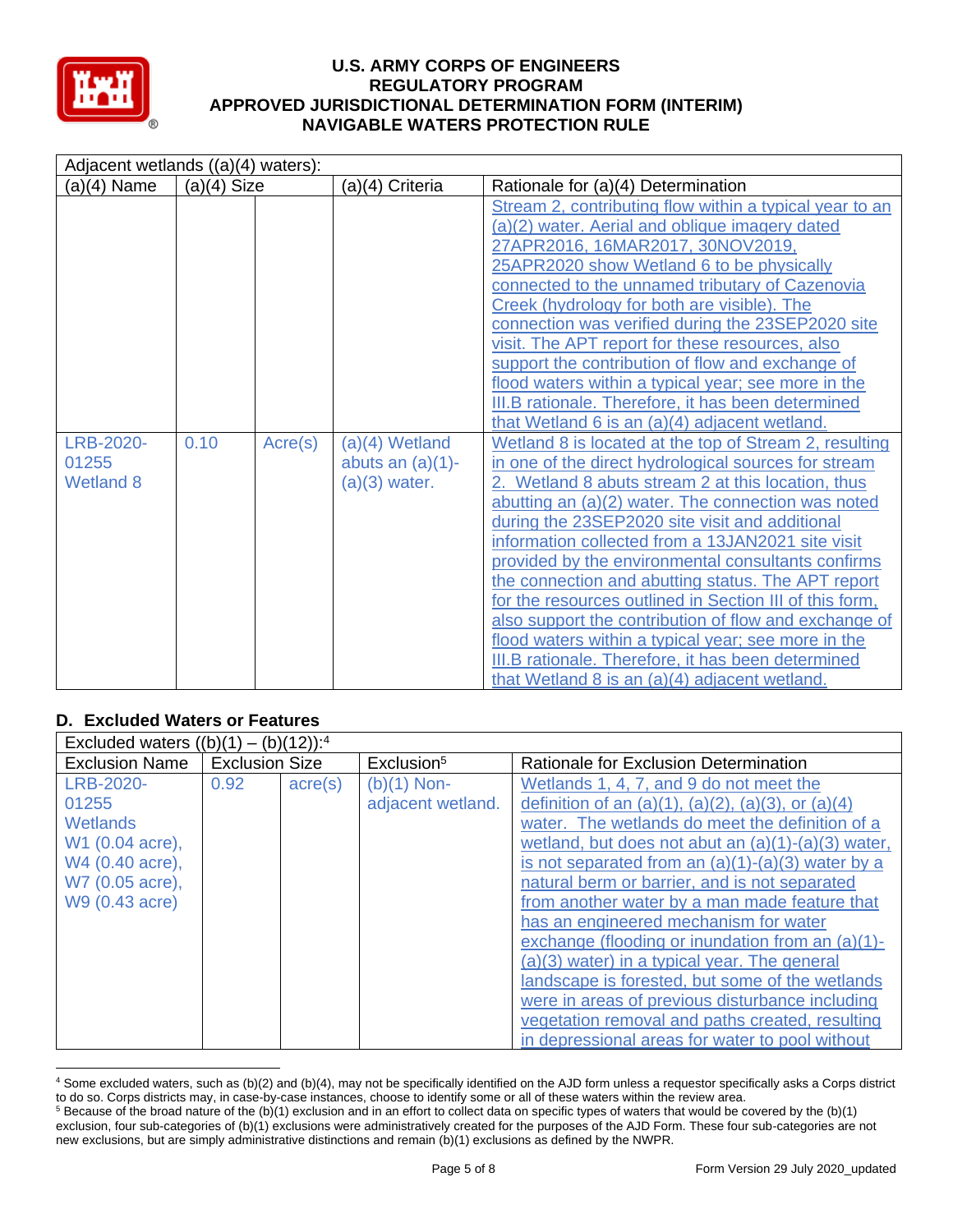

| Excluded waters $((b)(1) - (b)(12))$ : <sup>4</sup> |                       |                        |                                                                                                                                                                                                                                                                                                                                                                                                                                                                                                                                                                                                                                                                                                                                                                                                                                                                                                                                                                                                                                                                                           |
|-----------------------------------------------------|-----------------------|------------------------|-------------------------------------------------------------------------------------------------------------------------------------------------------------------------------------------------------------------------------------------------------------------------------------------------------------------------------------------------------------------------------------------------------------------------------------------------------------------------------------------------------------------------------------------------------------------------------------------------------------------------------------------------------------------------------------------------------------------------------------------------------------------------------------------------------------------------------------------------------------------------------------------------------------------------------------------------------------------------------------------------------------------------------------------------------------------------------------------|
| <b>Exclusion Name</b>                               | <b>Exclusion Size</b> | Exclusion <sup>5</sup> | Rationale for Exclusion Determination                                                                                                                                                                                                                                                                                                                                                                                                                                                                                                                                                                                                                                                                                                                                                                                                                                                                                                                                                                                                                                                     |
|                                                     |                       |                        | outlets. Specifically, through the review of the<br>submitted water resources report titled "Wetland<br>and Waterbodies Delineation Report for<br>Creekside Estates - Town of Aurora, Erie<br>County, New York," dated September 10, 2020,<br>these wetland boundaries on-site are<br>surrounded by uplands with no surface water<br>connections observed. Wetlands 9 extends off-<br>site and based on in-office resource review the<br>wetland boundaries off-site are also surrounded<br>by upland area with no surface water<br>connections. The nearest possible water is the<br>(a)(2) tributaries located on-site referenced in<br>Section II.B at the top of this form. There is no<br>evidence of any of these wetlands abutting or<br>exchanging water with this tributary. The wetland<br>and surrounding uplands do not show any<br>evidence of flood waters connecting the wetland,<br>nor was it separated with a natural or artificial<br>barrier preventing flows. Therefore, it has been<br>determined that Wetlands 1, 4, 7, and 9 are<br>(b)(1) non-adjacent wetlands. |

## **III. SUPPORTING INFORMATION**

**A. Select/enter all resources** that were used to aid in this determination and attach data/maps to this document and/or references/citations in the administrative record, as appropriate.

 $\boxtimes$  Information submitted by, or on behalf of, the applicant/consultant: A submitted water resources report from Earth Dimensions, Inc. titled "Wetland and Waterbodies Delineation Report for Creekside Estates – Town of Aurora, Erie County, New York," dated September 10, 2020. Revised Delineation map dated 13JAN2021.

This information is sufficient for purposes of this AJD.

Rationale: The report included details needed to make a jurisdictional determination and were concurred with during the 23SEP2020 Site Visit with the exception of additional information regarding a stream near Wetland 8 and 5, which was provided on 13JAN2021.

 $\Box$  Data sheets prepared by the Corps: Title(s) and/or date(s).

☒ Photographs: Aerial: GoogleEarth Imagery 22SEP2018 and 16MAR2017. Earth Explorer oblique images 27APR2016, 30NOV2019, 25APR2020 - https://explorer.pictometry.com/index.php#

- ☒ Corps site visit(s) conducted on: 23SEP2020.
- $\Box$  Previous Jurisdictional Determinations (AJDs or PJDs): ORM Number(s) and date(s).
- ☒ Antecedent Precipitation Tool: *provide detailed discussion in Section III.B*.
- ☒ USDA NRCS Soil Survey: https://websoilsurvey.sc.egov.usda.gov/App/WebSoilSurvey.aspx accessed on 22SEP2020 and included in waters report.

☒ USFWS NWI maps: https://fwsprimary.wim.usgs.gov/wetlands/apps/wetlands-mapper/ - accessed 22SEP2020 and included in waters report.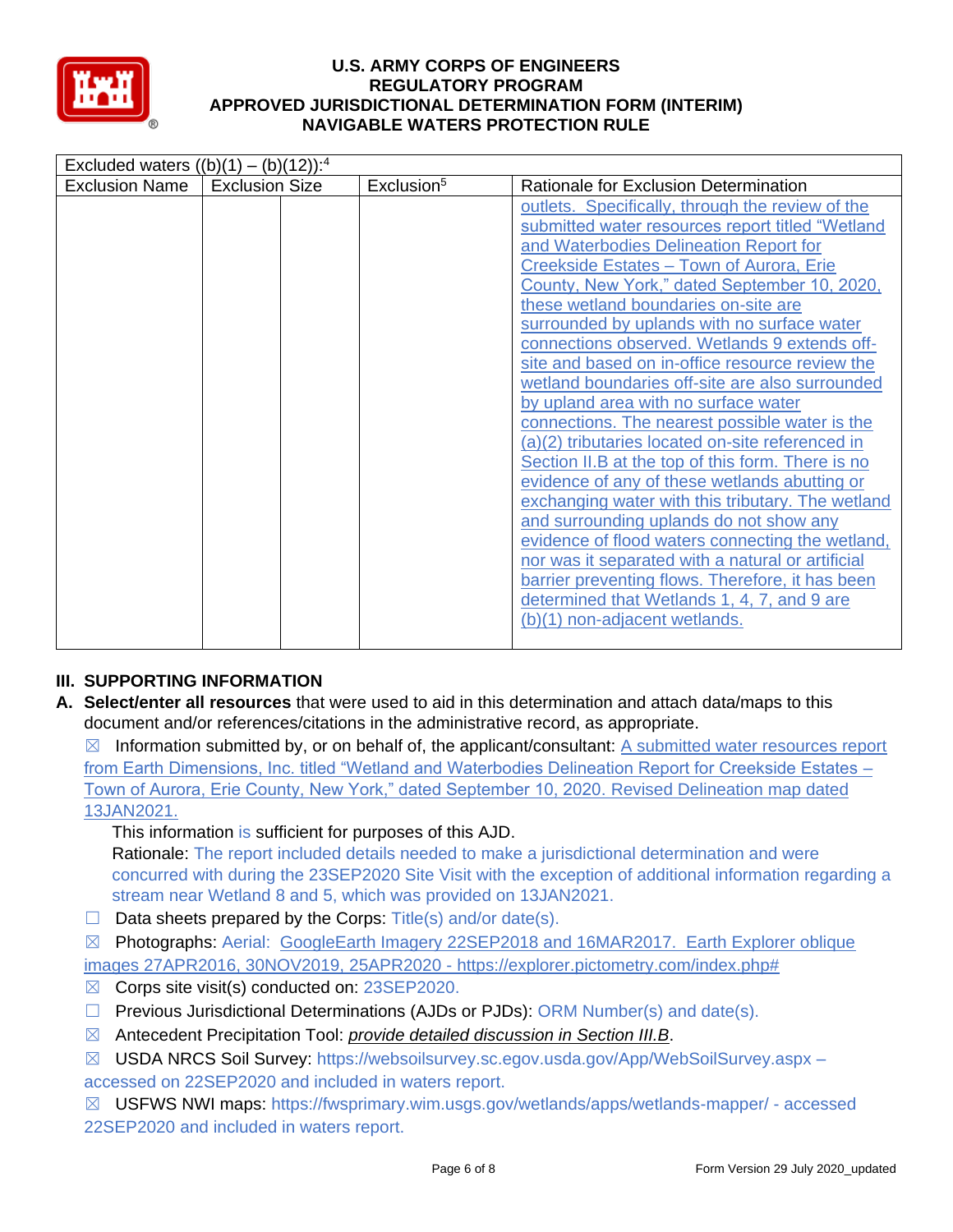

☒ USGS topographic maps: https://livingatlas.arcgis.com/topoexplorer/index.html – accessed 17NOV2020. Reviewed USGS topographics from 1965 (Quad:NY – Orchard Park)

| Data Source (select)              | Name and/or date and other relevant information               |
|-----------------------------------|---------------------------------------------------------------|
| <b>USGS Sources</b>               | $N/A$ .                                                       |
| <b>USDA Sources</b>               | $N/A$ .                                                       |
| <b>NOAA Sources</b>               | $N/A$ .                                                       |
| <b>USACE Sources</b>              | $N/A$ .                                                       |
| <b>State/Local/Tribal Sources</b> | N/A                                                           |
| <b>Other Sources</b>              | <b>Erie County Parcel Viewer -</b>                            |
|                                   | http://gis2.erie.gov/HTML5/ErieCountyNY/PublicLaunchPage.aspx |

### **Other data sources used to aid in this determination:**

# **B. Typical year assessment(s):** APT Methodology

The APT pulls precipitation data from NOAA's Daily Global Historical Climatology Network. The APT evaluates normal precipitation conditions based on the three 30-day periods preceding the observation date. For each period, a weighted condition value is assigned by determining whether the 30-day precipitation total falls within, above, or below the 70th and 30th percentiles for totals from the same date range over the preceding 30 years. The APT then makes a determination of "normal," "wetter than normal," or "drier than normal" based on the condition value sum. The APT also displays results generated via the Palmer Drought Severity Index (PDSI) and the University of Delaware WebWIMP.

Inputs/Data Sources:

Geographic Area(s) (Scope): This data was conducted as a single-point source using the coordinates of the subject area as shown below in the table.

Weather Station(s): Wales, Elma 2.7 WSW, East Aurora 0.1 ENE, Colden 1N, Buffalo

|  |  |                                                                    | Latitude Longitude Date PDSI Value PDSI Class Season ARC Score Antecedent Precip Condition        |
|--|--|--------------------------------------------------------------------|---------------------------------------------------------------------------------------------------|
|  |  | 42.77136 -78.67277 4/27/2016 -0.83 Incipient drought Wet Season 13 | <b>Normal Conditions</b>                                                                          |
|  |  | 42.77136 -78.67277 3/16/2017 1.22 Mild wetness Wet Season 17       | Wetter than Normal                                                                                |
|  |  | 42.77136 -78.67277 11/30/20193.12 Severe wetness Wet Season 15     | Wetter than Normal                                                                                |
|  |  | 42.77136 -78.67277 4/25/2020 -0.16 Normal Wet Season 12            | <b>Normal Conditions</b>                                                                          |
|  |  | 42.77136 -78.67277 9/22/2018 0.78 Incipient wetness Wet Season 13  | <b>Normal Conditions</b>                                                                          |
|  |  | 42.77136 -78.67277 9/23/2020 -1.31 Mild drought Wet Season 8       | Drier than Normal                                                                                 |
|  |  |                                                                    | 42.77136 -78.67277 1/13/2021 Report did not provide Not available Wet Season 12 Normal Conditions |

Conclusion(s): The APT report data provides consideration of the type of water flow conditions that could be expected at this area. All of the aerials and site visit dates in the above table were during the 'wet season,' though ranged in the conditions reported (incipient drought, mild wetness, severe wetness, normal, incipient wetness, mild drought). The APT data supports the determinations of water being conveyed through a surface water connection to other (a)(2) waters within a typical year for Streams 1 and 2, Wetlands 2, 3, 5, 6, and 8, as reported.

**C. Additional comments to support AJD:** Based on the above information including an in-office resource review, the waters and wetlands delineation submitted by Earth Dimensions, Inc. dated 10SEP2020, the site inspection on 23SEP2020, revised delineation map dated 13JAN2021, and the APT report assessment